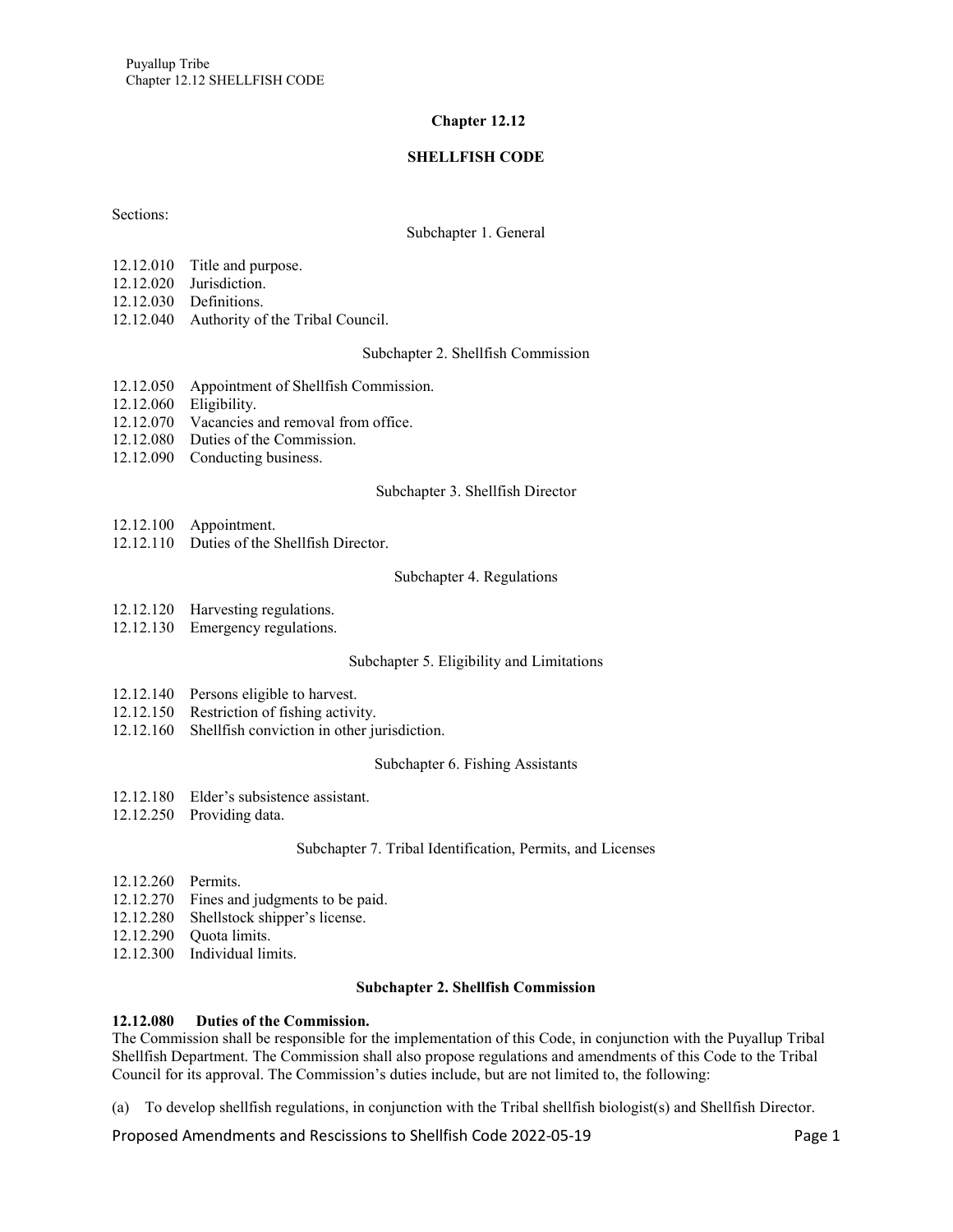(b) To analyze data concerning the management of the shellfish resource including, but not limited to, conservation, sanitation, and enhancement needs.

(c) To act as an advisory body to the Council and Shellfish Director on all issues concerning the regulation, conservation, and enhancement of the Tribal shellfish resource, including but not limited to state and intertribal management issues.

(d) To approve any Tribal shellfish training operation.

(e) To receive and consider information, grievances, and recommendations from Tribal harvesters and other Tribal members, other Indian tribes, federal and state agencies, or other interested parties, relating to the conduct of Tribal harvests, conservation needs, or related management decisions.

(f) To coordinate with the Tribal enforcement personnel activities which will minimize violations of Tribal regulations and assist conformance; aid in the monitoring of Tribal harvests and the gathering of any required report information; enable cooperative enforcement activities or patrols between Tribal officers and other agencies to minimize non-Tribal interference with authorized Tribal fishing activity; or otherwise aid in the monitoring or management purposes and objectives of the Puyallup Tribe.

(g) Provide for a licensing or identification system for all boats and gear used by Tribal harvesters and elder's subsistence assistants in Tribally authorized shellfish harvest activities.

(h) Provide development of Tribal programs, or Tribal participation in other programs, which will contribute to Tribal shellfish resources conservation, rehabilitation, development and enhancement, or which will contribute to the development of new employment opportunities for Tribal members in shellfish management activities and in shellfish-related industries. [Res.  $\frac{(1 \times 1)(1 \times 16)}{1 \times 16}$ ; Res. 280202 (02/28/02); Res. 040494 (10/21/94); prior code § 12.05.240]

# **Subchapter 5. Eligibility and Limitations**

# **12.12.140 Persons eligible to harvest.**

(a) Only duly enrolled members of the Puyallup Tribe, aged 16 or older shall be authorized to engage in any shellfish activity which is or may be allowed under provisions of this Code or Tribal regulations.

(b) It shall not be a violation of this Code for Tribal members under the age of 16 years to be present during the exercise of any Treaty shellfish activity, if accompanied by an authorized Treaty fisher, and the child is present only after the hours of 3:00 p.m., or on a holiday or weekend.

(c) Any harvester who has not paid his or her shellfish tax or fisheries-related Court fines shall be denied a Tribal fisheries identification card until such time as such taxes owing and/or fines owing have been paid in full, or the harvester is certified by the Tribal Court to be in compliance with Court-imposed fisheries-related penalties. [Res.  $\frac{(11.2)(11.2)}{(11.2)(11.2)(11.2)}$ ; Res. 280202 (02/28/02); Res. 040494 (10/21/94); prior code § 12.05.510]

# **Subchapter 6. Fishing Assistants**

# **12.12.180 Elder's subsistence assistant.**

An elder in need of assistance, due to ill-health, disability, and the like, shall be allowed to secure the help of an assistant to harvest shellfish for subsistence purposes only. To be eligible as an elder's subsistence assistant, the assistant must be a Tribal member over the age of 16 years. The elder in need of assistance shall apply to the Director or designated official for a permit. An elder's assistant must comply with all provisions of this Code and all future amendments and regulations. [Res. 280202 (02/28/02); Res. 040494 (10/21/94); prior code § 12.05.620]

# **12.12.250 Providing data.**

Anyone authorized to harvest pursuant to this Code shall be responsible for providing the Shellfish Department all data as required by Subchapter 13. [Res. 280202 (02/28/02); Res. 040494 (10/21/94); prior code § 12.05.690]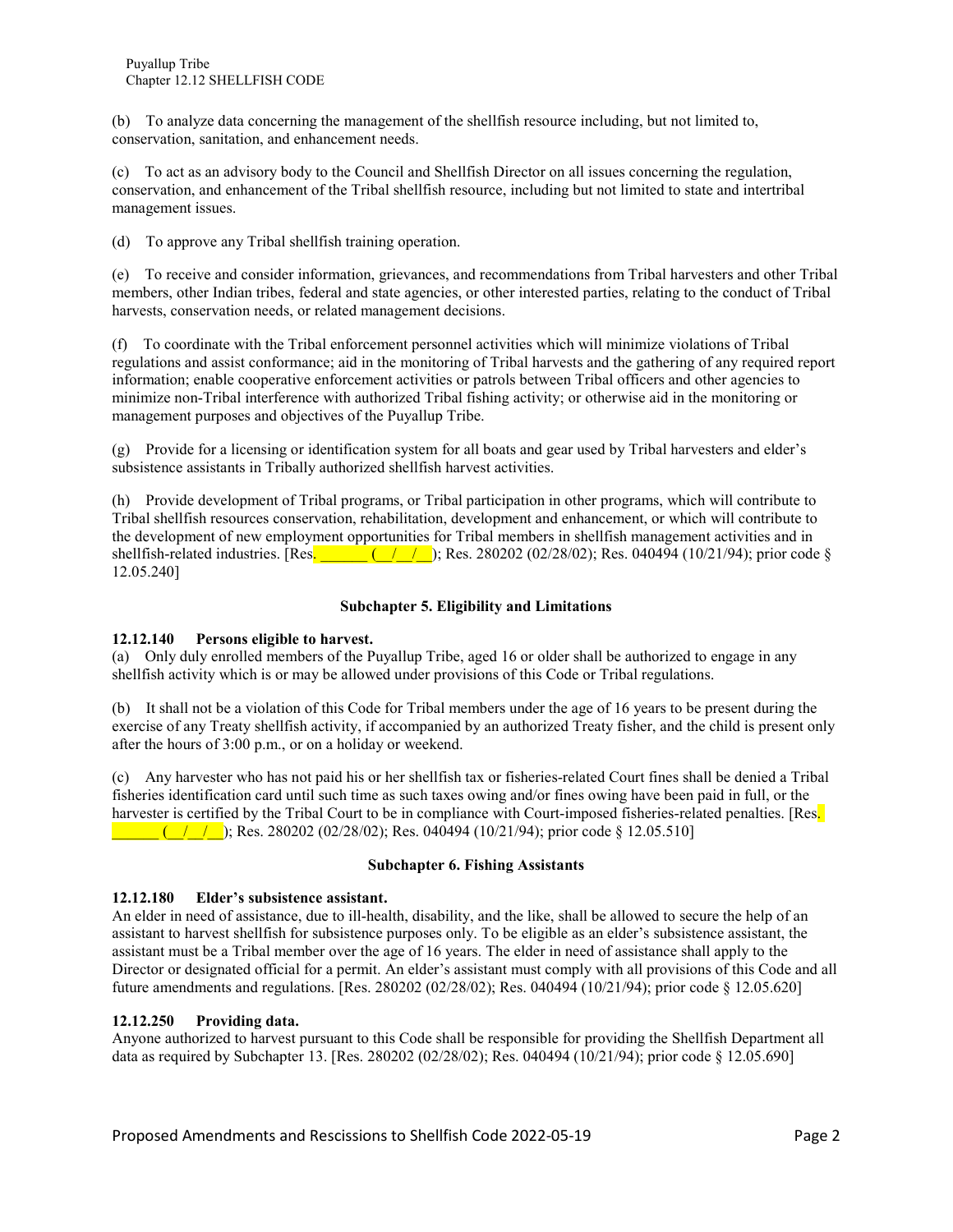# **Subchapter 7. Tribal Identification, Permits, and Licenses**

#### **12.12.260 Permits.**

(a) It shall be unlawful for any Tribal member or elder's subsistence assistant to harvest any shellfish for commercial, subsistence, or ceremonial purposes without obtaining a permit issued by the Director, or designated official.

- (b) The Tribal fishing card shall be the permit for the subsistence harvester.
- (c) All permits shall be issued to Tribal members only.

(d) The Director or other designated official shall have the discretion to issue or deny permits if the Director finds such action is in the best interests of the Tribal shellfish resource.

(e) Each permit shall be for a specified period of time, and may restrict the holder to harvest shellfish from only certain areas, specific species, and specific gear used. Any such restrictions imposed shall be made on the basis of the best interests of the shellfish resource.

- (f) Each permit holder must have on their person a copy of the permit while harvesting shellfish.
- (g) Permits shall be of the following types:

(1) A commercial permit shall be issued when the shellfish harvested will be sold, bartered, or disposed of other than for subsistence or ceremonial use.

(2) A subsistence permit shall be automatically allowed by virtue of the Tribal member being a holder of a Tribal fishing card so long as the shellfish harvested will be used by the Tribal member, or a member of the Tribal member's family.

(3) A ceremonial permit may be issued when the shellfish will be used for the purpose of fulfilling requirements and needs for traditional Tribal ceremonies. Any member who is limited in or denied the privilege of taking ceremonial shellfish, for other than conservation or sanitation reasons, shall have the right of immediate appeal to the Tribal Council, whose decision shall be final. [Res.  $\frac{1}{2}$  ( $\frac{1}{2}$ ); Res. 280202 (02/28/02); Res. 040494 (10/21/94); prior code § 12.05.710]

#### **Subchapter 17. General Violations**

# **12.12.950 Unlawful assistance.**

It shall be unlawful for any person to engage in harvest activity while assisted or accompanied by a nonmember. [Res.  $($  /  $/$  ); Res. 180106A § VII (01/18/06); prior code § 12.05.1712]

#### **Subchapter 19. Penalties**

# **12.12.1260 Penalties for commercial harvesting in closed areas.**

Any Tribal member or elder's subsistence assistant who is convicted of harvesting in an area closed to shellfish harvesting shall be subject to withdrawal of shellfish harvesting privileges and the imposition of civil penalties as follows:

(a) For a first violation during a calendar year, all shellfish harvesting privileges of the violator shall be withdrawn for a period of not less than 10 calendar days nor more than 90 calendar days and a fine of \$500.00 shall be imposed.

(b) For a second violation during a calendar year, all shellfish privileges of the violator shall be withdrawn for not less than 90 calendar days nor more than one full year, and a fine of \$2,500 shall be imposed.

(c) For a third violation during a calendar year, or for a flagrant violation of this chapter, all shellfish privileges of the violator shall be withdrawn for a three-year period, and a fine of \$5,000 shall be imposed. A flagrant violation is one which results in severe personal injury, property damage or damage to the shellfish resource.